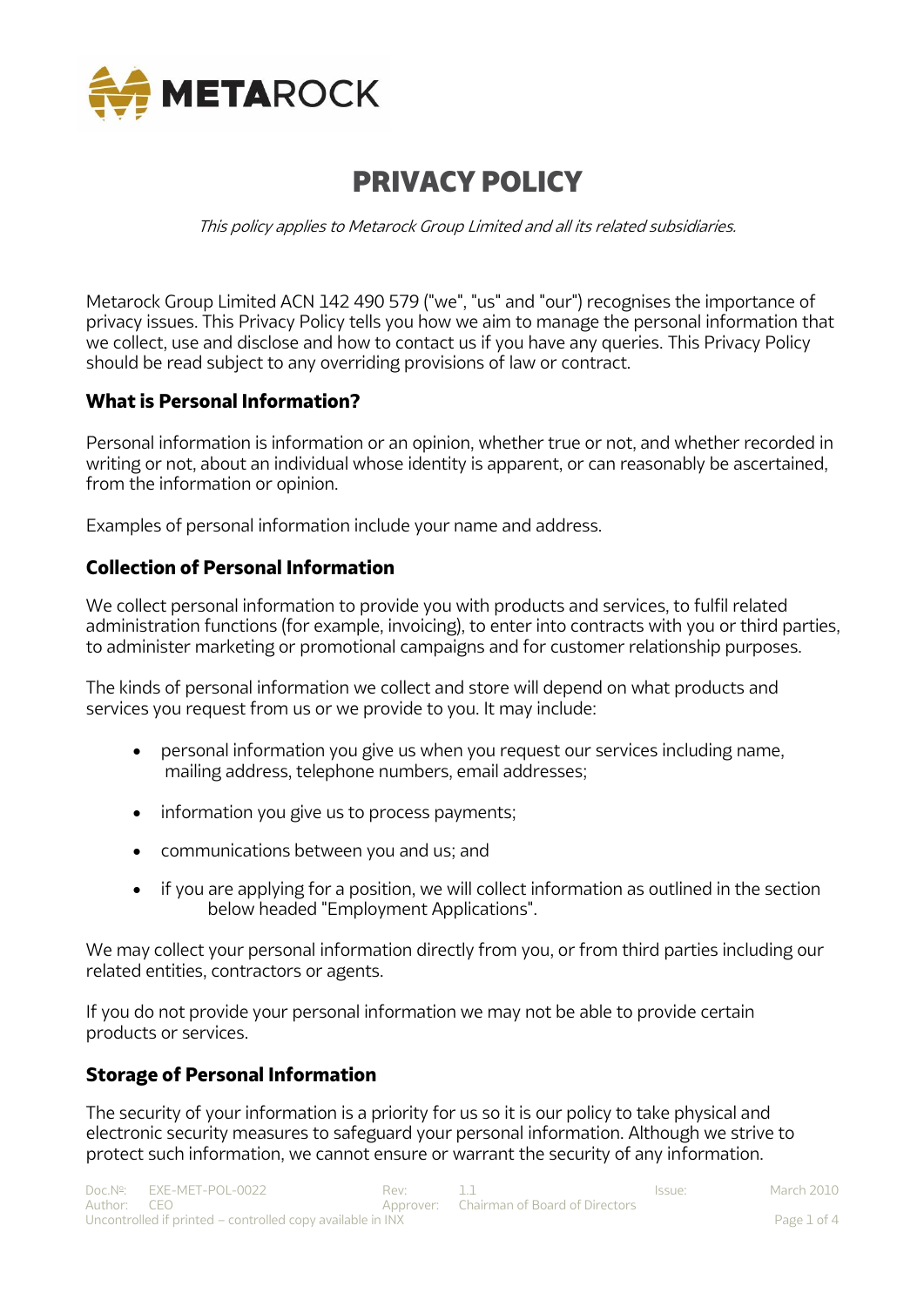

# **Use of Personal Information**

We collect your personal information so that we can use it for our functions and activities, which include, amongst other things:

- **providing you with products or services as requested by you:**
- administrative processes necessary to provide you with products and services;
- planning, researching, developing, improving and promoting products or services offered, or that may be offered, by us or our related entities;
- processing and considering your employment application (refer to the "Employment Applications" section below);
- addressing any feedback or complaints you may have;
- answering any questions you may have;
- any purposes for which it was requested and directly related purposes.

We will assume that you consent to your personal information being used in the manner specified above unless you tell us to the contrary in writing.

## **Disclosure of Personal Information**

Any personal information collected from or about you may be disclosed by us:

- to any entity to which we are required or authorised by or under law to disclose such information;
- to others that you have been informed of at the time any personal information is collected from you;
- to our related entities, contractors or agents or third parties with which we have a contractual relationship for the purposes set out in the section above headed "Use of Personal Information", or for other purposes related to the purpose for which the information is collected;
- to our professional advisors and other contractors; and
- with your consent (express or implied), to others.

Such disclosure may involve the transfer of your personal information between countries.

If we do disclose your personal information, we aim to require the other parties to protect your information in the same way we do.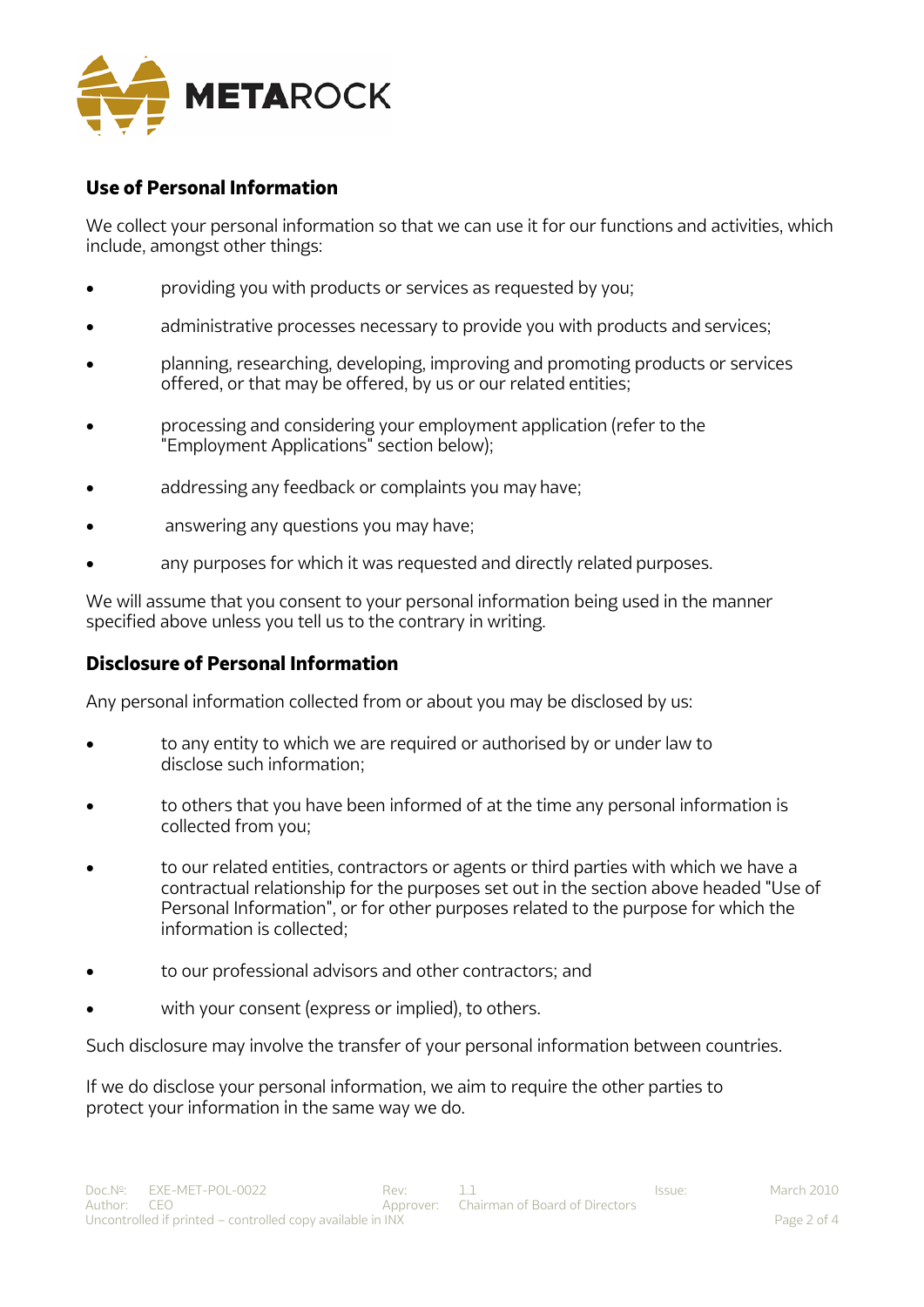

By providing us with your personal information, you consent to receiving marketing and promotional material from us and our agents and contractors. In the event that you do receive marketing material from us or our agents or contractors and you do not wish to receive further material, you may remove your details from our mailing list by notifying our privacy contact as set out at the end of this document.

# **Employment Applications**

If you apply for employment with us, then generally the type of personal information we collect about you is any information contained in your application including name, mailing address, telephone number, career history and your education details.

We may also obtain information about you from other sources including your previous employers or nominated referees. Other information we collect may include sensitive information such as information about your health or any criminal record that you may have.

This personal information is collected for any one or more of the following purposes:

- to assess you for a position with us or a related entity;
- to assess whether you are suitable to progress to each stage of the recruitment process; and
- to store your information for any future job

opportunities. We may disclose your personal information to:

- organisations that provide us with services such as conducting competency or psychometric testing;
- *referees or previous employers;*
- recruitment agencies or related entities acting on our behalf;
- our related entities;
- law enforcement agencies to verify whether you have a criminal record;
- educational or vocational organisations to verify your qualifications.

## **Information gathered from our Website**

We may collect non-personal information (for example, the identity of your internet browser, your IP address) to optimise our products and services including our website.

We may use and disclose this type of information for a variety of purposes including statistical purposes.